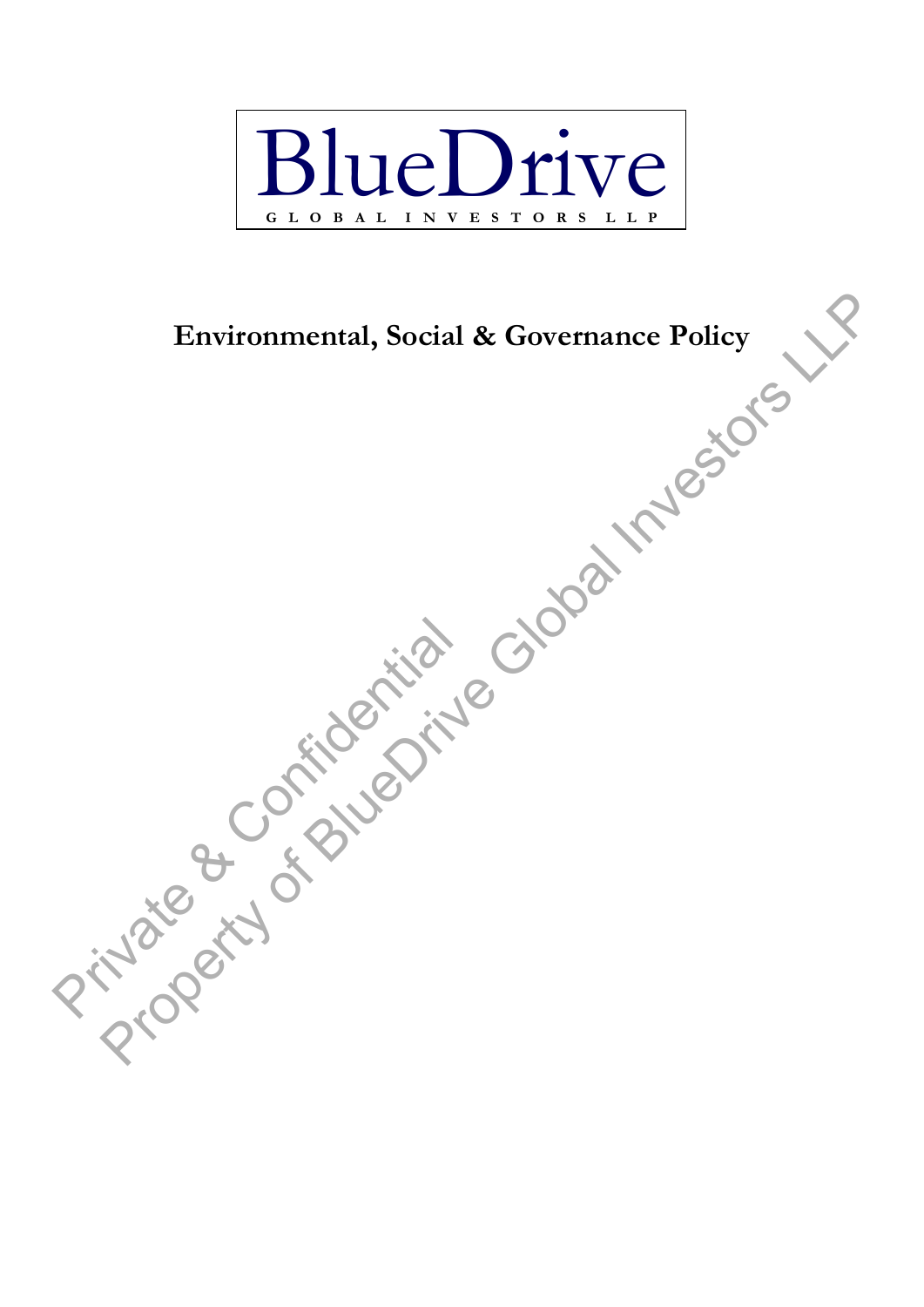

# **1. Introduction**

BlueDrive Global, has a deep commitment to maintaining the highest professional standards across all aspects of our business. This commitment has been embedded within our organisation from the beginning with our Mission Statement and our Core Principles.

BlueDrive Global's Mission Statement is: "Deliver consistent, superior, risk-adjusted investment returns through a private equity style investment approach, which includes fundamental research on structural and cyclical industry trends, intra-value chain power dynamics and detailed company analyses."

BlueDrive Global's Core Principles are:

- 1. Integrity: we say what we mean, and we do what we say
- 2. Alignment of Interests: we drive target behaviours through aligned incentives
- 3. Focus: we only invest in what we know
- 4. Excellence: we strive to deliver the best long-term risk-adjusted returns
- 5. Autonomy & Accountability: we only hire the best people and empower them to tell us what to do
- 6. Stay Lean: we believe the best decisions are made in small, focused teams

We actively encourage all BlueDrive Global members to keep our Mission Statement and Core Principles at the forefront of their minds in the day-to-day performance of their duties to BlueDrive Global.

#### **2. ESG Committee**

BlueDrive Global's ESG culture has been developed by its senior management, who maintain oversight and accountability of BlueDrive Global's approach to ESG. BlueDrive Global has established an ESG Committee consisting of senior individuals representing a range of business areas, which meets on a quarterly.

#### **3. ESG Integration Approach**

BlueDrive Global's investment objective is to preserve capital in real terms and seek to deliver consistent, superior, risk-adjusted investment returns through a private equity style investment approach. BlueDrive Global aims to achieve this investment objective by constructing a concentrated portfolio of long and short positions, predominantly in largecap global equities with a strong focus on the industrials, consumer, business services, and technology, media and telecommunication ("TMT") sectors.

We believe the nature of our investment strategy is well positioned for integrating ESG factors into the investment process. The primary objective of incorporating ESG factors into investment analysis and decisions is to manage potential risks and opportunities which may have a financial impact and maximise returns. This aligns with the overall investment objective of the funds that BlueDrive Global advises as well as our fiduciary duty to maximise returns for investors. In addition, considering ESG factors helps BlueDrive Global to develop a deeper understanding of sustainability issues and potentially reduces detrimental sustainability outcomes. consisting of senior individuals representing a range of busin<br>
3. ESG Integration Approach<br>
BlueDrive Global's investment objective is to preserve caparities<br>
risk-adjusted investment objective by constructing a concerned provide vigoty anticomparison space and space of the space of the space of the space of Global Internal Internal Internal Internal Internal Internal Internal Internal Internal Internal Internal Internal Internal Internal

BlueDrive Global uses the PRI's definition of environmental, social and governance issues that are identified or assessed in responsible investment processes:

Environmental factors are issues relating to the quality and functioning of the natural environment and natural systems.

- Social factors are issues relating to the rights, well-being and interests of people and communities.

Governance factors are issues relating to the governance of companies and other investee entities.

Using both ESG screening and integration techniques, the investment team seeks to consider how ESG risks and opportunities may have a financial impact on investment opportunities.

## 3.1 Negative Exclusion List (Screening)

We believe it is considered better practice to extend negative exclusions beyond legal requirements (such as those required by domestic/international law, bans, treaties or embargoes), where possible, and exclude assets that may be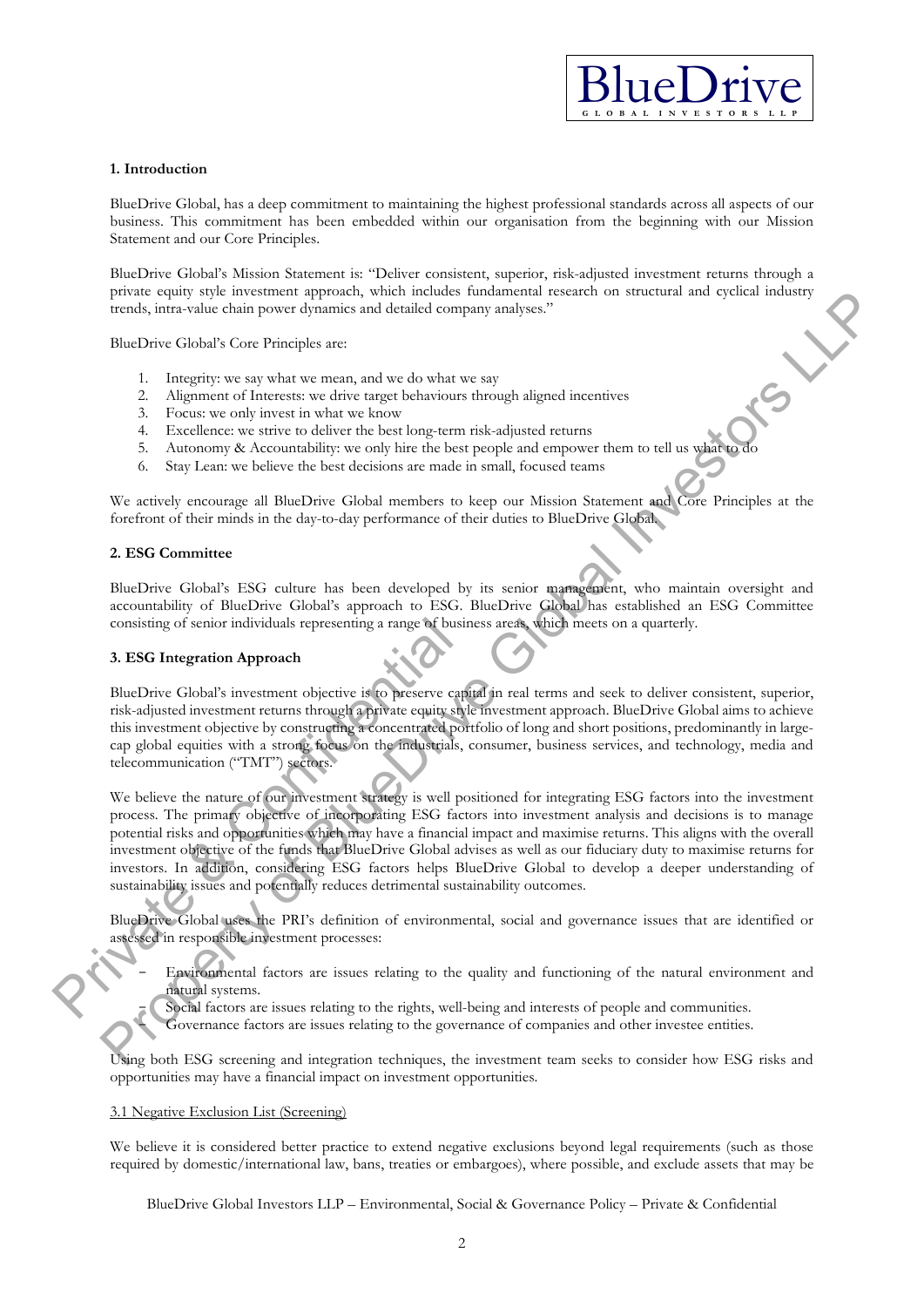

harmful to people and the planet. To this end, in addition to observing legally required exclusions, BlueDrive Global has established its own ethical framework which operates as detailed below.

Prior to committing to a new investment idea, the investment team review the following pre-screening questions:

- i. Does this industry / company directly or indirectly fund genocide?
- ii. Does this industry / company directly or indirectly fund terrorism?
- iii. Does this industry / company directly or indirectly fund slavery?
- iv. Does this industry / company operate in such a way that it is at odds with public policy (i.e., is this industry / company involved in illegal activity)?

BlueDrive Global will not proceed with the potential investment idea if we are aware that it meets any of the prescreening questions above.

## 3.2 ESG Research Process

BlueDrive Global's investment decisions are based on extensive qualitative and quantitative research an analysis. The investment team reviews ESG and sustainability reports provided by portfolio companies, as well as publicly available information and CDP reporting to capture the relevant information to complete the review. If information is not easily obtainable, the investment team will engage with the company to request additional disclosures from company management directly. The investment team considers the availability of ESG related information an important consideration when assessing a company's overall ESG approach. A considerable model in the constraints of the matrix is a considerable of the matrix of considerable considerable considerable model in the property of  $\sim$  13. The matrix of Global Investors Consider the property of  $\sim$ 

## 3.3 ESG Assessment Framework and Escalation Criteria

Using a specific scoring criterion, an Escalation Score is assigned within the internal ESG report produced by the investment team, providing guidance as to whether engagement opportunities have been identified, and whether escalation and oversight from the ESG Committee is recommended prior to investment:

- Overall Escalation Score<br>- ESG Metrics & Progress
- ESG Metrics & Progress<br>- Climate Related Risks &
- Climate Related Risks & Opportunities
- Company Specific ESG Factors

## 3.4 Stewardship

Stewardship is typically implemented through tools including engagement and proxy voting. The primary stewardship objective is to maximise the risk-return profile of individual investments. BlueDrive Global is open to collaborative engagement when opportunities present. The ESG Committee is responsible for oversight of stewardship activities and acts as a point of escalation if necessary.

# 3.4.1 Engagement

The investment team maintains communication with management on long positions and where relevant and possible, they engage with management to ensure investment objectives are consistent with management's view, making recommendations where necessary. It is not the primary objective of the investment team to invest in companies to change them fundamentally, but where a change in direction is deemed appropriate and necessary to improve performance, minimise adverse ESG impacts and enhance long-term sustainability, this is communicated accordingly. escalation and oversight from the ESG Committee is recommended to the ESG Metrics & Progress<br>
- ESG Metrics & Progress<br>
- Company Specific ESG Factors<br>
- Company Specific ESG Factors<br>
3.4 Stewardship<br>
Stewardship<br>
Stewards

# 3.4.2 Proxy Voting

We consider that exercising our voting rights is an important feature of our investment process. We adopt the same research-driven approach to our proxy voting responsibilities, and we consistently seek to vote on all issues in the best interests of our Funds, and in order to maximise shareholder value.

We have partnered with Institutional Shareholder Services ("ISS") and we subscribe to their proxy research services.

# 3.4.3 UK Stewardship Code and Shareholder Rights Directive II ("SRD II") Engagement Policy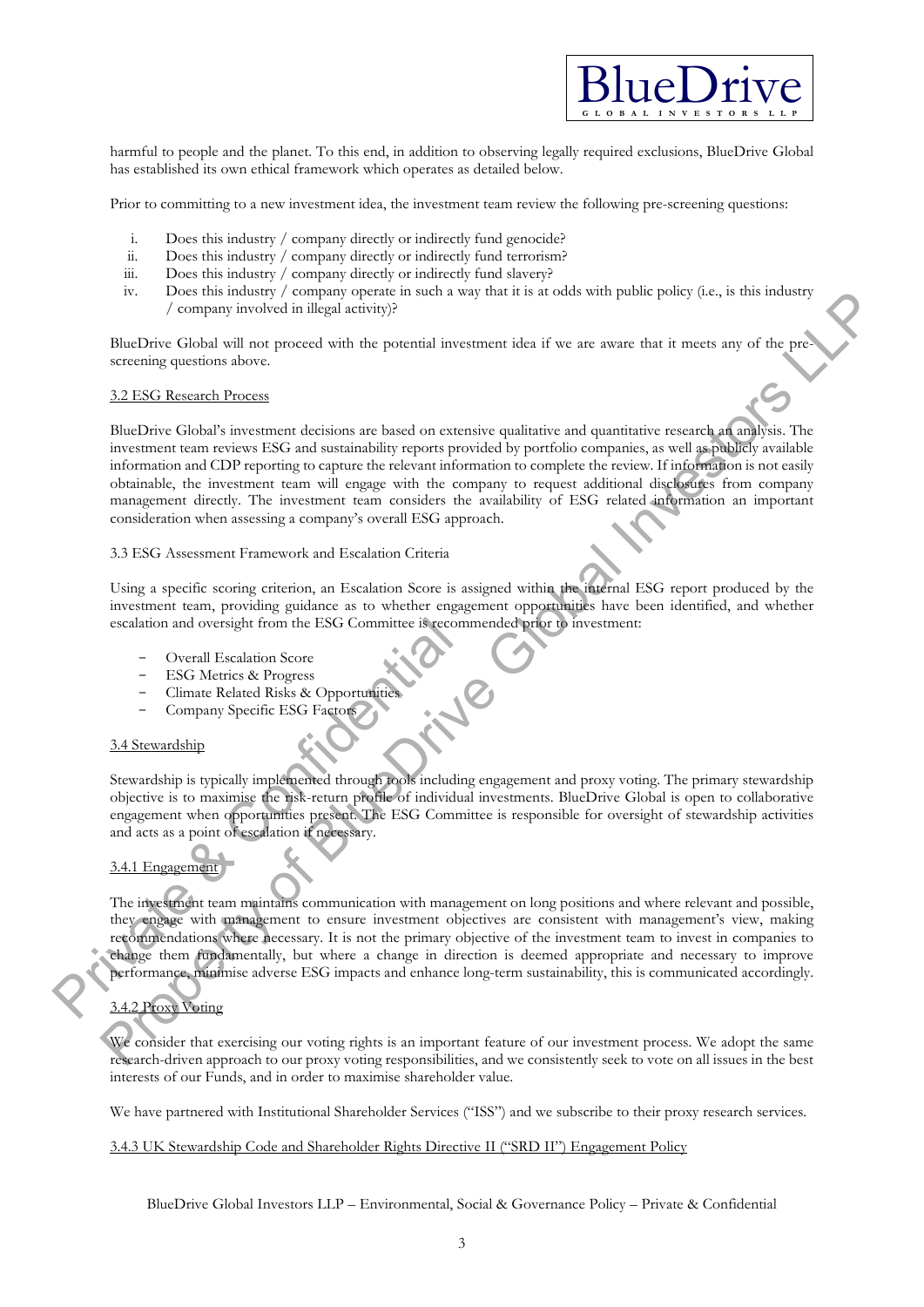

BlueDrive Global's statements on the UK Stewardship Code and Shareholder Rights Directive II ("SRD II") Engagement Policy can be found on our website: [https://www.bluedriveglobal.com/.](https://www.bluedriveglobal.com/) 

#### 3.5 Approach to Sustainability Outcomes

The investment team considers sustainability risks as a part of the ESG Assessment as detailed above. This includes collecting certain environmental and social metrics on each company where available and considering the TCFD's Climate-related Risks and Opportunities associated with each investment opportunity. Whilst the investment team seeks to avoid adverse sustainability outcomes from its investments, it is not currently BlueDrive Global's policy or investment objective to seek specific sustainability outcomes.

#### **4. Memberships of Industry Bodies**

BlueDrive Global believes that participation in industry bodies demonstrates our commitment to responsible investing, helps us to be active owners, promotes appropriate ESG disclosures and helps us to learn and enhance our effectiveness in ESG. To this end, BlueDrive Global is affiliated with the following organisations.

#### 4.1 PRI

BlueDrive Global became signatories of the UN-supported Principles for Responsible Investment (PRI) on 12th July 2021. The PRI is fast becoming a global standard for investment managers' ESG alignment.

Through its association with the PRI, BlueDrive Global is committed to adhering to the six Principles for Responsible Investment:

- Principle 1: We will incorporate ESG issues into investment analysis and decision-making processes.<br>- Principle 2: We will be active owners and incorporate ESG issues into our ownership policies and pr
- Principle 2: We will be active owners and incorporate ESG issues into our ownership policies and practices.<br>- Principle 3: We will seek appropriate disclosure on ESG issues by the entities in which we invest.
- Principle 3: We will seek appropriate disclosure on ESG issues by the entities in which we invest.
- Principle 4: We will promote acceptance and implementation of the Principles within the investment industry.<br>- Principle 5: We will work together to enhance our effectiveness in implementing the Principles
- Principle 5: We will work together to enhance our effectiveness in implementing the Principles.<br>- Principle 6: We will each report on our activities and progress towards implementing the Princip
- Principle 6: We will each report on our activities and progress towards implementing the Principles.

BlueDrive Global will report annually to the PRI on the firm's responsible investment initiatives, activities and achievements and seeks to meet the standards expected by the PRI in doing so.

# 4.2 Carbon Disclosure Project ("CDP")

BlueDrive Global became Investor Signatories of the CDP on 6th July 2021. The CDP is a non-for-profit charity, seeking to promote industrial-scale environmental disclosure and engagement, aligned with the TCFD. The CDP runs a global disclosure system for investors to manage environmental impacts. As an investor signatory, BlueDrive Global is able to nominate companies to report on environmental factors (climate, forests and water). BlueDrive Global can also access a database of environmental information to inform decision making, engage with companies, reduce ESG risks and identify opportunities. Trinciple 3: We will seek appropriate disclosure on<br>
Trinciple 4: We will promote acceptance and implement<br>
Principle 5: We will work together to enhance our<br>
Trinciple 6: We will work together to enhance our<br>
BlueDrive Gl solo to solo anticic Solomonic Coloring to the Blue Distribution in the section of the BlueDrive Global Investors LLP (BlueDrive Global Investors LLP (BlueDrive Global Investors In the BlueDrive Global Internaction in the

# 4.3 Say on Climate

Say On Climate believes that all listed companies have an influence on climate change and all need to take action to address their emissions. The Say On Climate campaign calls on companies to disclose carbon emissions each year, publish a 'credible' climate transition plan and give shareholders an annual advisory vote on the plan. Though BlueDrive Global's support for "Say On Climate", we encourage all listed companies to submit a Climate Transition Action Plan at their AGM for a shareholder vote.

## **5. BlueDrive Firm ESG Procedures**

In addition to the ESG approach deployed within the investment process, BlueDrive Global believes it is important to operate its own business in line with good ESG practices. As such, BlueDrive Global has implemented the following business initiatives across the three pillars of Environmental, Social and Governance. The ESG Committee is responsible for ESG initiatives at the management company level and is constantly seeking to improve and enhance BlueDrive Global's own ESG culture.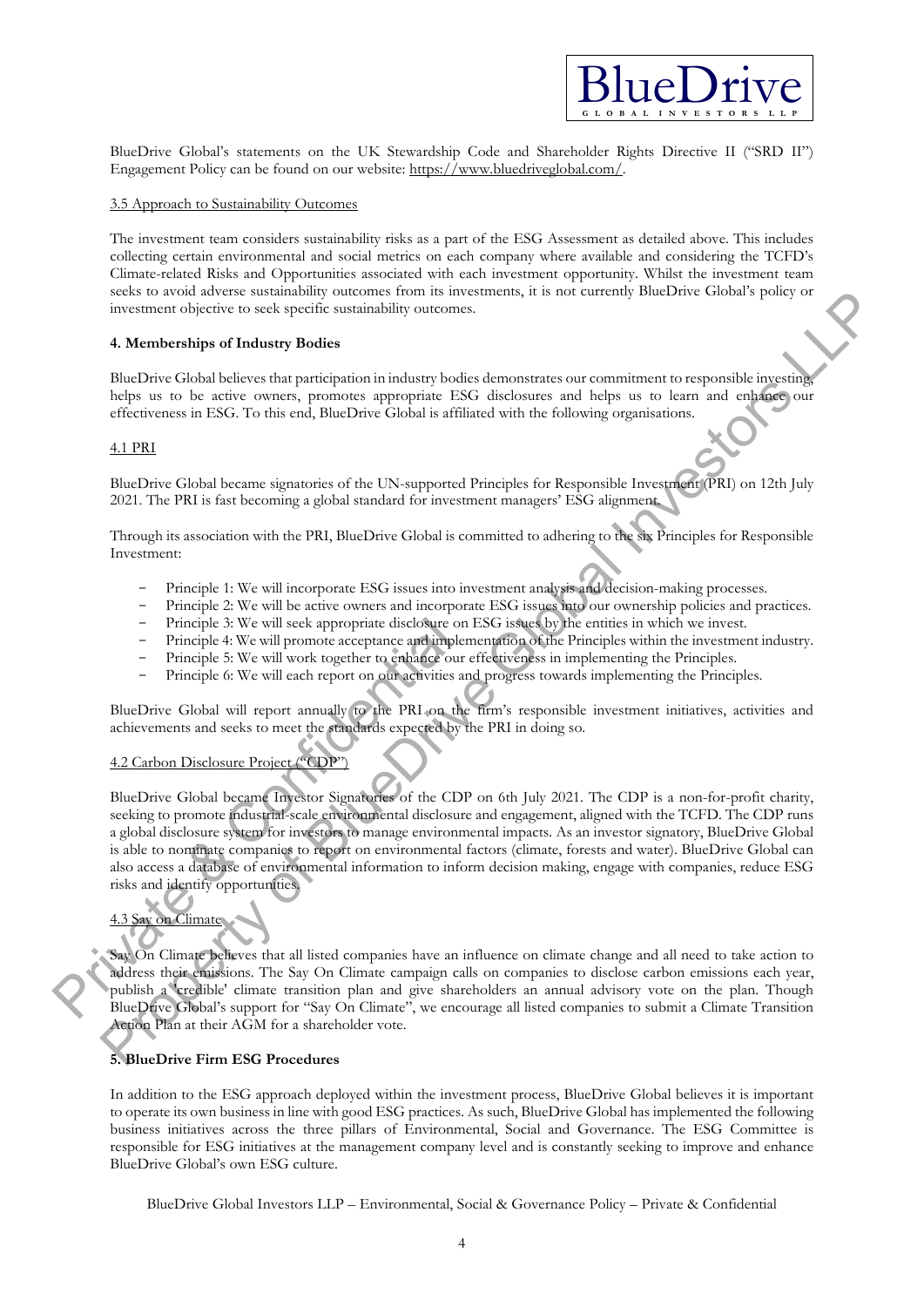

# 5.1 Environmental Initiatives

## 5.1.1 Commitment to Carbon Neutrality

At the beginning of 2020, BlueDrive Global committed to achieving carbon neutrality at a firm level. In February 2020, we engaged Carbon Footprint Ltd, which is a software tool that enables companies to calculate their business carbon footprint, independently verify it and offset it via a choice of offsetting projects, all of which have met the Quality Assurance Standard ("QAS") for Carbon Offsetting.

At the end of April 2020, Carbon Footprint Ltd certified BlueDrive Global as a "Carbon Neutral Plus Organization" and issued us with a certificate confirming that BlueDrive Global has fully offset our carbon footprint for 2019.

## 5.1.2 Waste Management

- BlueDrive Global has taken steps to reduce paper usage to a bare minimum through the following initiatives:
	- Electronic signing tools are used (where permitted) to avoid the need to print and sign in hard copies.
	- In-person meeting attendees are offered soft copies of presentations rather than printing presentation decks on paper.
	- Paper available for use in printers is recycled paper.
- No plastic cups, crockery or cutlery are available in the office. Staff use reusable crockery, cutlery, and glasses, removing the use of single-use plastics from the office.
- Water bottle filling stations are in use to reduce plastic water bottle waste.
- All recyclable waste is sorted onsite and recycled.
- Coffee machines in the office use coffee pods which are recycled after use.
- Reusable coffee cups are provided to all staff for use when purchasing take-away coffee to minimise waste.

## 5.1.3 Energy Efficiency

- The lighting in our office lounges is an energy saving form of lighting, optimising an LED strip lighting.
- Staff computers are set to enter standby state when unattended or locked.
- 100% of the energy used in the building is provided by renewable sources.

## 5.1.4 Travel Practices

- Staff are encouraged to walk or cycle to work if possible, and BlueDrive Global offers a cycle-to-work scheme.
- Whilst some business travel is required, it is kept to a minimum, with trips requiring a business reason prior to booking.
- Trains are used where practical as an alternative to flying (e.g. Eurostar).

# 5.1.5 Supply Chain Management

- BlueDrive Global subscribes to the Ethical Consumer (https://www.ethicalconsumer.org/) which provides ethical ratings of over 40,000 brands and products allowing us to assess the sustainability of products purchased for the office.<br>Where possible, 5.1.3 Energy Efficiency<br>
- The lighting in our office lounges is an energy saving - Staff computers are set to enter standily state when<br>
- 100% of the energy used in the building is provided<br>
5.1.4 Travel Practices<br>
- St
- Where possible, Office supplies are also sourced from The Green Office (https://www.thegreenoffice.co.uk/) which provides sustainable office supplies (i.e., recycled paper and products with no plastic packaging). At the und of Appli 2020, Carbon Footprins Lal certified Rharbore Global Instead Property and Rharbore Clobal Instead Property and Since Clobal Instead Property of BlueDrive Global Instead Property of BlueDrive Global Ins

# **5.2 Social Initiatives**

1 Diversity and Inclusion Policy

# Introduction

BlueDrive Global recognises and values the diversity of our staff and we are committed to developing working practices and a workplace which allows every member of staff to contribute his or her best, regardless of race, colour, religion, creed, sex, age, national origin, citizenship status, disability, qualified veteran status, genetic information, marital status, sexual orientation and gender identity.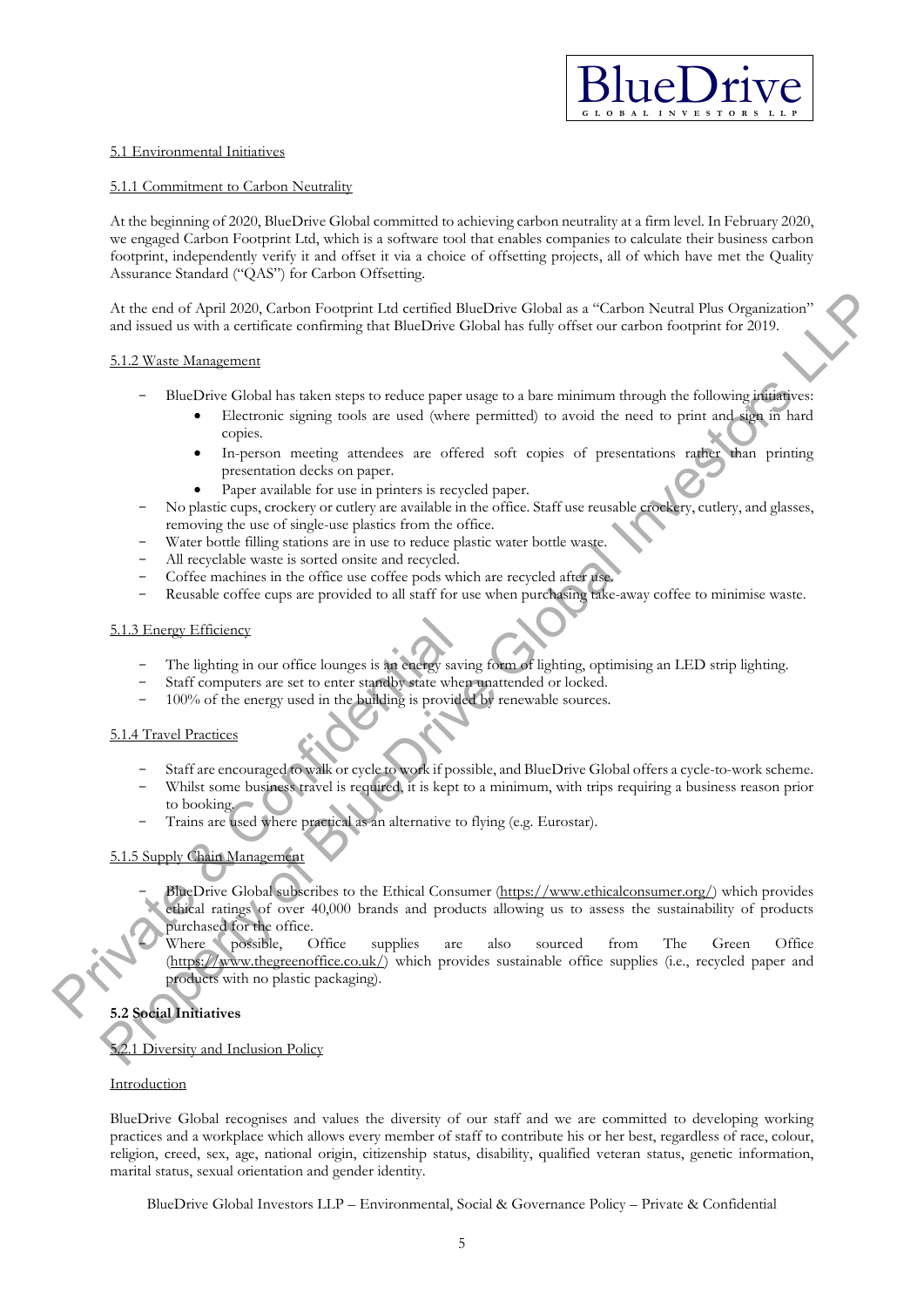

## Definition of Diversity and Inclusion

- Diversity includes but is not limited to differences in race, colour, religion, creed, sex, age, national origin, citizenship status, disability, qualified veteran status, genetic information, marital status, sexual orientation and gender identity. Diversity also includes differences in backgrounds, experiences, perspectives, thoughts, interests and ideas.
- Inclusion is the practice of equal recognition, respect and merit-based evaluation. This means ensuring that all staff are valued, heard, engaged and involved at work to have equal opportunities to collaborate, contribute and grow professionally.

## Why we believe Diversity and Inclusion is important

- We recognise the importance of a diverse workforce and believe all staff have a fundamental right to work in a place that they feel comfortable and can progress to the best of their abilities.
- BlueDrive Global's Equal Opportunities Policy is contained within the Employee Handbook.
- BlueDrive Global aims to create and maintain a work environment, which ensures that no individual is treated<br>
less favourably on the grounds of their:<br>
 Gender, sexual orientation or reassignment of gender;<br>
 race, ethni less favourably on the grounds of their:
	- Gender, sexual orientation or reassignment of gender;
	- race, ethnic or national origin;
	- marital or parental status;
	- age;
	- religion or political conviction;
	- membership or non-membership of a trade union;
	- disability;
	- pregnancy and shared parental leave; and/or
	- association with any of the above.

# **Responsibility**

- We believe senior leadership is crucial in developing a positive environment for diversity and inclusion across the firm. In addition, we believe it is important to consider a diverse range of views and opinions from our staff as initiatives are considered and implemented. • association with any of the above.<br>
Responsibility<br>
• We believe senior leadership is crucial in developing<br>
the firm. In addition, we believe it is important to<br>
starf as initiatives are considered and implemented.<br>
• T Examine the three property and the material control of BlueDrive Global Institute Global Institute Global Institute Global Institute Global Institute Global Institute Global Internal Control of BlueDrive Global Institute
	- The ESG Committee is responsible for considering appropriate action and shaping BlueDrive Global's strategy and progress on diversity and inclusion matters.

# Diversity and Inclusion Initiative

- Internal Policies
	- Underpinning our approach to Diversity and Inclusion, BlueDrive Global has the following policies in place:
		- Equal opportunities covering UK local legislation
		- Code of Ethics

Recruitment

- As a small firm, hiring is not a frequent event but when we do hire, BlueDrive Global seeks to attract a diverse pool of candidates during the recruitment process.
- CVs are screened by focusing on the skills required to succeed in a role, rather than the specific qualifications and attributes of the candidate.
- etention
	- Whilst attracting and hiring diverse talent is essential, we recognise that this is only the first step in improving diversity and inclusion, and it is essential to create an environment that helps to retain diverse talent.
	- BlueDrive Global places significant value on the wellbeing of its staff. Several initiatives have been put in place designed to improve employee health, family and wellbeing and create an inclusive working culture.
	- Any social activities organised by the firm are designed to cater to all members of staff.
	- In recognition of holidays or other events marked by minority groups, no meetings are arranged on public holidays or festivals.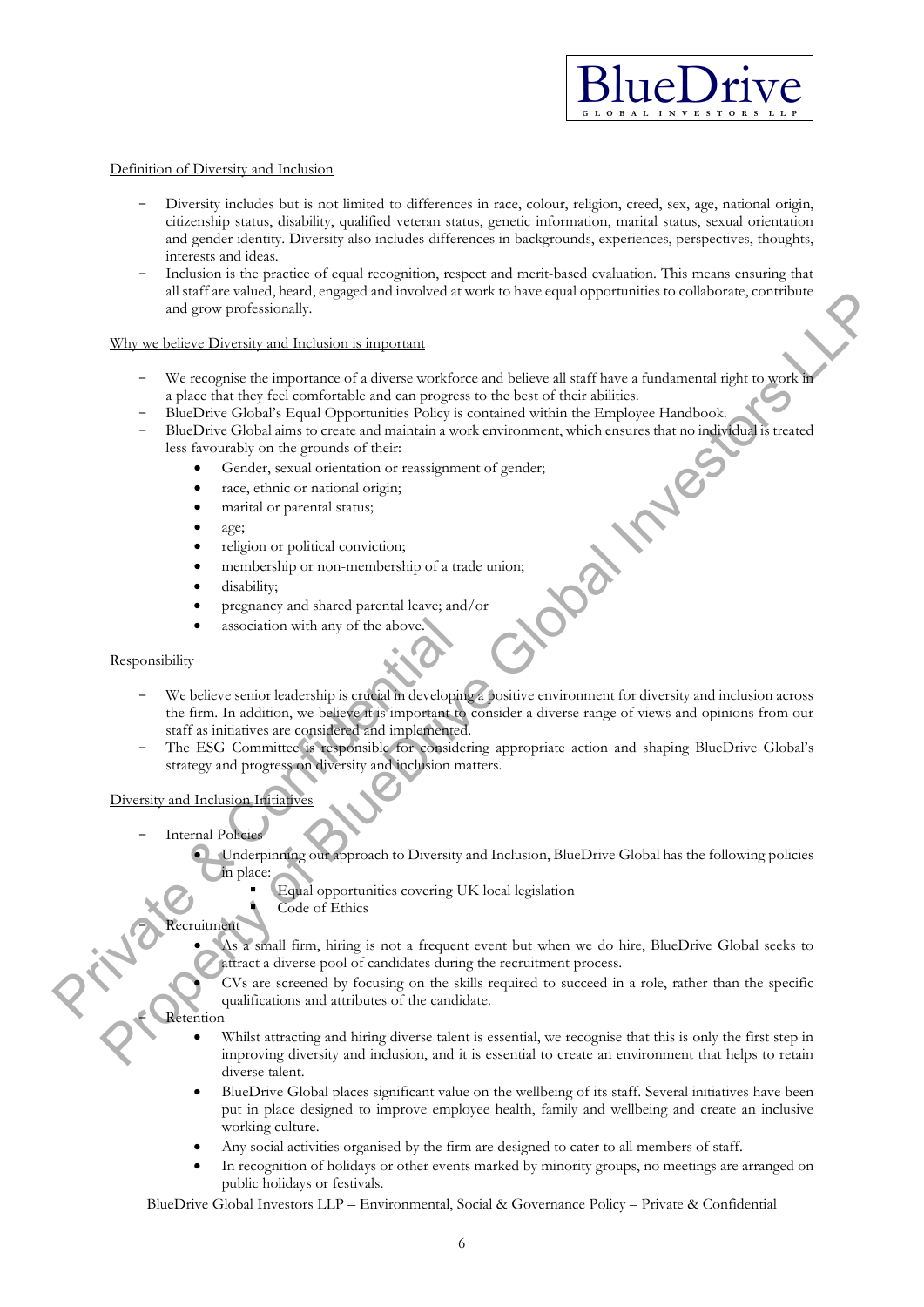

- Promotion, Training and Development
	- BlueDrive Global considers enhancing employees' skills and knowledge is beneficial both to the organisation and the individuals. Employees are encouraged to complete training relevant to the business and BlueDrive Global will consider each individual request. BlueDrive Global makes arrangements to accommodate the relevant training including providing study leave and/or funding training courses which are core to a function, and funds non-core training at our discretion.
- External Engagement
	- BlueDrive Global is looking into opportunities for external engagement with a focus on creating opportunities in the industry for individuals who may otherwise not typically have access.

## Diversity and Inclusion Training

As noted above, diversity and inclusion training is provided to all staff on Diversity & Inclusion on an annual basis, or more if required.

#### 5.2.2 Employee Wellbeing

- BlueDrive Global places significant value on the wellbeing of its staff. Several company benefits and initiatives have been implemented, designed to improve employee health, family and wellbeing and create an inclusive working culture.

## 5.2.3 Internal Engagement

- At BlueDrive Global, we are committed to providing a positive and stimulating environment for all members. We place a high value on openness, transparency and shared learning across the team.
- We also regularly organize team-building and social events throughout the year, including bi-monthly team lunches, quarterly team dinners, quarterly team potluck lunches and an annual summer event.
- In our experience, these events provide an important opportunity for our team to learn about each other's role within the organization and to get to know each other outside of the office. We are proud of the strong team culture we have built and we are committed to maintaining it as we grow. - In our experience, these events provide an import<br>
role within the organization and to get to know each<br>
team culture we have built and we are committed to<br>
5.2.4 External Engagement<br>
- Staff are encouraged to participat

## 5.2.4 External Engagement

- Staff are encouraged to participate in volunteering initiatives in local communities and time off is provided.
- We are looking into establishing a more formal charitable matching programme across the firm.

# 5.3 Governance Initiative

# 5.3.1 Governance Structure

- To demonstrate robust corporate governance, BlueDrive Global has established reporting lines, appointed boards of directors and formed committees to ensure appropriate oversight and accountability of the firm's actions, practices, and policies. These include:
	- Regular Governing Body meetings; and
	- Regular internal committee meetings.

# ransparency and Fair Treatment of Investors

At BlueDrive Global, we regard our investors as partners in our business. We are therefore committed to establishing and maintaining a transparent relationship with all investors and ensuring fair treatment of all. We believe that the better our investors understand what we do, the higher likelihood we have in building long-term partnerships. We welcome any engagement initiated by our investors and we are always happy to respond to questions or discuss any aspect of our business with our investors. We also greatly value feedback and are always keen to hear from our investors in this regard. Decrease and hereafter the indetergoise in the distribution for the process not spitally have access<br>
As noted above, diversify a the site of the site of the site of the site of the site of the site of the site of the si